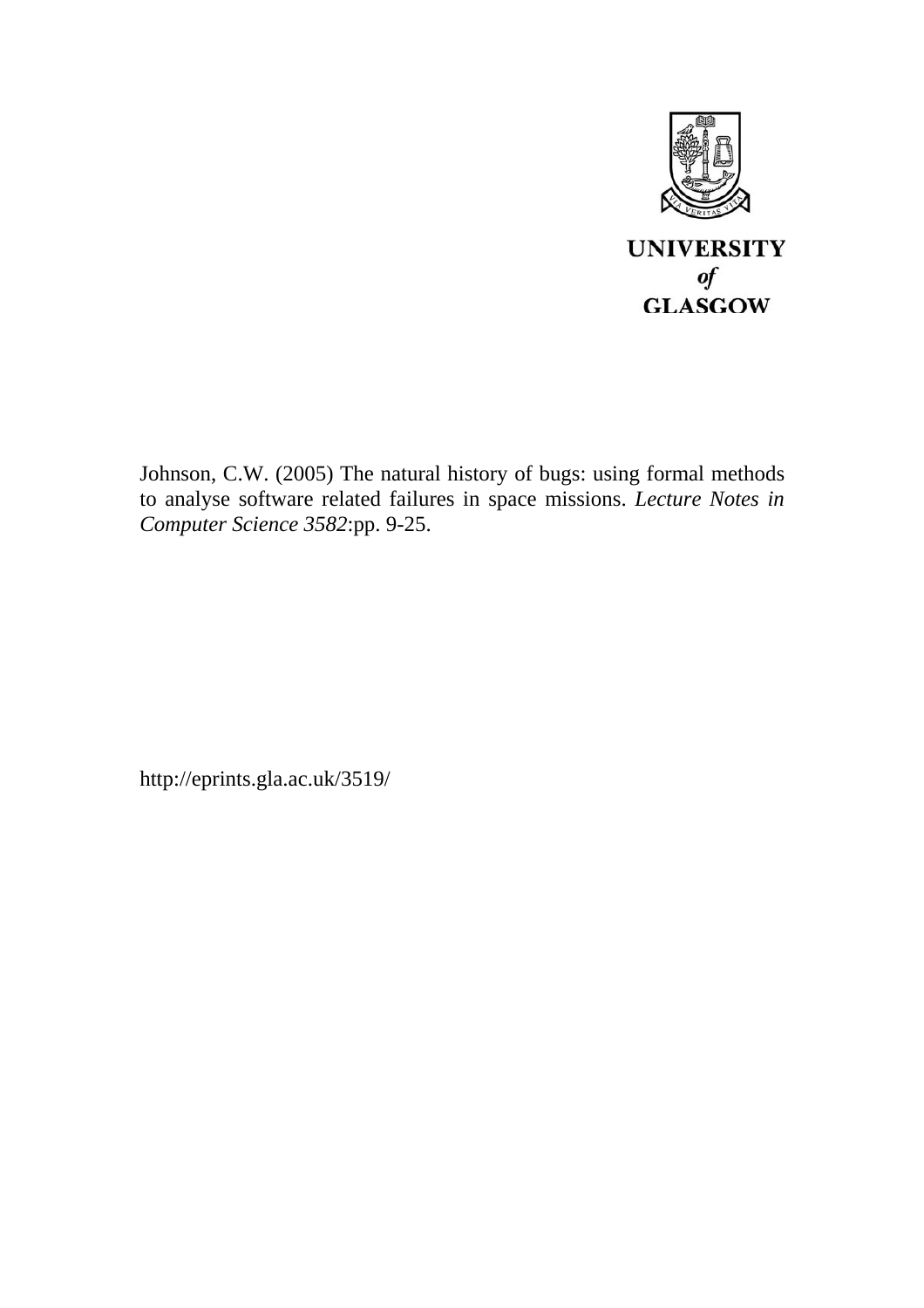## C.W. Johnson,

Department of Computing Science, University of Glasgow, Glasgow, G12 9QQ. johnson@dcs.gla.ac.uk

**Abstract.** Space missions force engineers to make complex trade-offs between many different constraints including cost, mass, power, functionality and reliability. These constraints create a continual need to innovate. Many advances rely upon software, for instance to control and monitor the next generation 'electron cyclotron resonance' ion-drives for deep space missions. Programmers face numerous challenges. It is extremely difficult to conduct valid ground-based tests for the code used in space missions. Abstract models and simulations of satellites can be misleading. These issues are compounded by the use of 'band-aid' software to fix design mistakes and compromises in other aspects of space systems engineering. Programmers must often re-code missions in flight. This introduces considerable risks. It should, therefore, not be a surprise that so many space missions fail to achieve their objectives. The costs of failure are considerable. Small launch vehicles, such as the U.S. Pegasus system, cost around \$18 million. Payloads range from \$4 million up to \$1 billion for security related satellites. These costs do not include consequent business losses. In 2005, Intelsat wrote off \$73 million from the failure of a single uninsured satellite. It is clearly important that we learn as much as possible from those failures that do occur. The following pages examine the roles that formal methods might play in the analysis of software failures in space missions.

## **The Challenges of Software Engineering in Space**

Space is unforgiving. The following sections briefly review some of the challenges that complicate software development in this environment.

## **The Usual Suspects**

'Rocket science' is often seen as the pinnacle of scientific and technological progress. For instance, it has been estimated that there are more than 1.5 million lines of code in the onboard command and control computers on the International Space Station. However, such figures are commonplace in several other industries. The day-to-day reality of maintaining space-related code would also be familiar to other software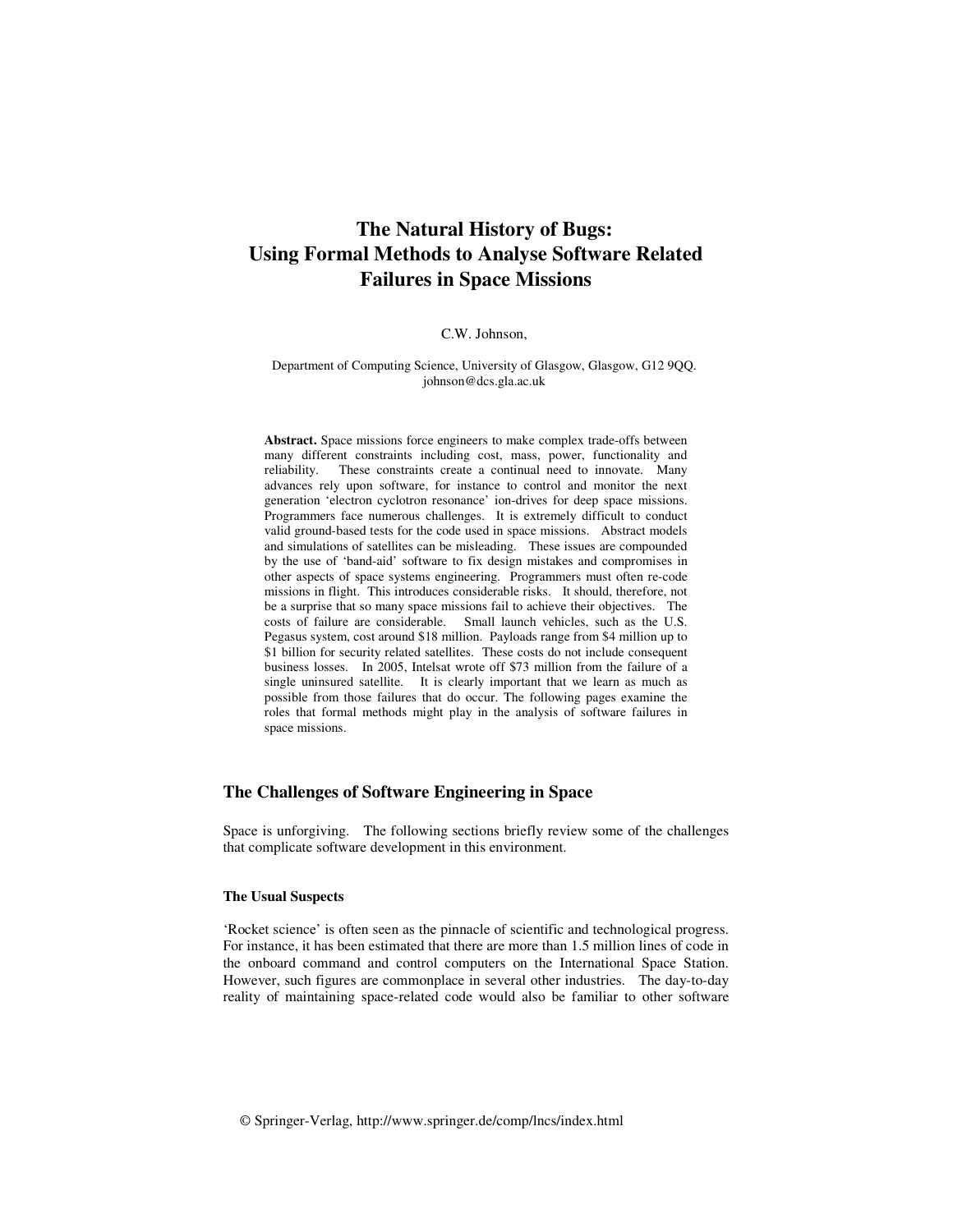engineers. For example, the Expedition 10 crew is on the International Space Station as I write this article. Part of their six-month stay will be used to install software upgrades. These are intended to eliminate the 300 workarounds, 'Station Program Notes', that are used by ground flight controllers [15].

The causes of many failures in space missions will also be familiar to software engineers. These include the under-specification of complex systems, lack of resources for validation and verification, poor communication between multidisciplinary teams and so on. One consequence of this is that many academic computer scientists cite software failures from space missions as warnings to their students about what can go wrong in their own programs. The most familliar examples include the Ariane 5 code re-use [14] and the confusion over metric and imperial units of thrust in the Mars Climate Orbiter [16]. In contrast, the following pages delve a little more deeply into the challenges that distinguish software engineering for space systems from a mass of other applications.

#### **The Remoteness of Space**

One of the first issues to confront a programmer is that many space missions must travel thousands of miles from Earth. This creates a peculiar form of batch processing where code will not be executed until months or even years after launch. Further complexity is created by the possibility of reprogramming these missions in flight. Such reprogramming is widely acknowledged to be both difficult and error prone. For example, some telemetry configurations may not enable programmers to verify that a spacecraft has successfully received instruction sequences. In other words, the target machines are often 'write-only'.

There are significant pressures associated with recoding a space mission as it travels towards a rendez-vous with a distant planet. In consequence, programming teams will often develop coding strategies to reduce the chances for an error. One technique is to program a range of different options before launch. Once the mission is in flight, the team accepts self-imposed limits on the admissible reprogramming that may be attempted. Often the choice will be restricted to one of the pre-scripted instruction sequences planned and loaded before launch [19]. Other missions have adopted hybrid strategies where programmers can only upload new code after multiple reviews and at a small number of key stages in the mission. At all other times, they must rely on prescripted command sequences.

The differences that physical distance impose on the programming of space missions can be illustrated by events involving NASA's Spirit and Opportunity Mars Rovers during September 2004 [20]. Programmers had to transfer Spirit and Opportunity back from 'conjunction' to normal mode. During a conjunction, communications are disrupted because Mars and Earth are on opposite sides of the Sun. During the conjunction, pre-loaded command sequences were used to perform daily science missions, for instance using a Mössbauer spectrometer and a magnet array to analyze dust particles. The Rovers transmitted the data from these experiments to the Mars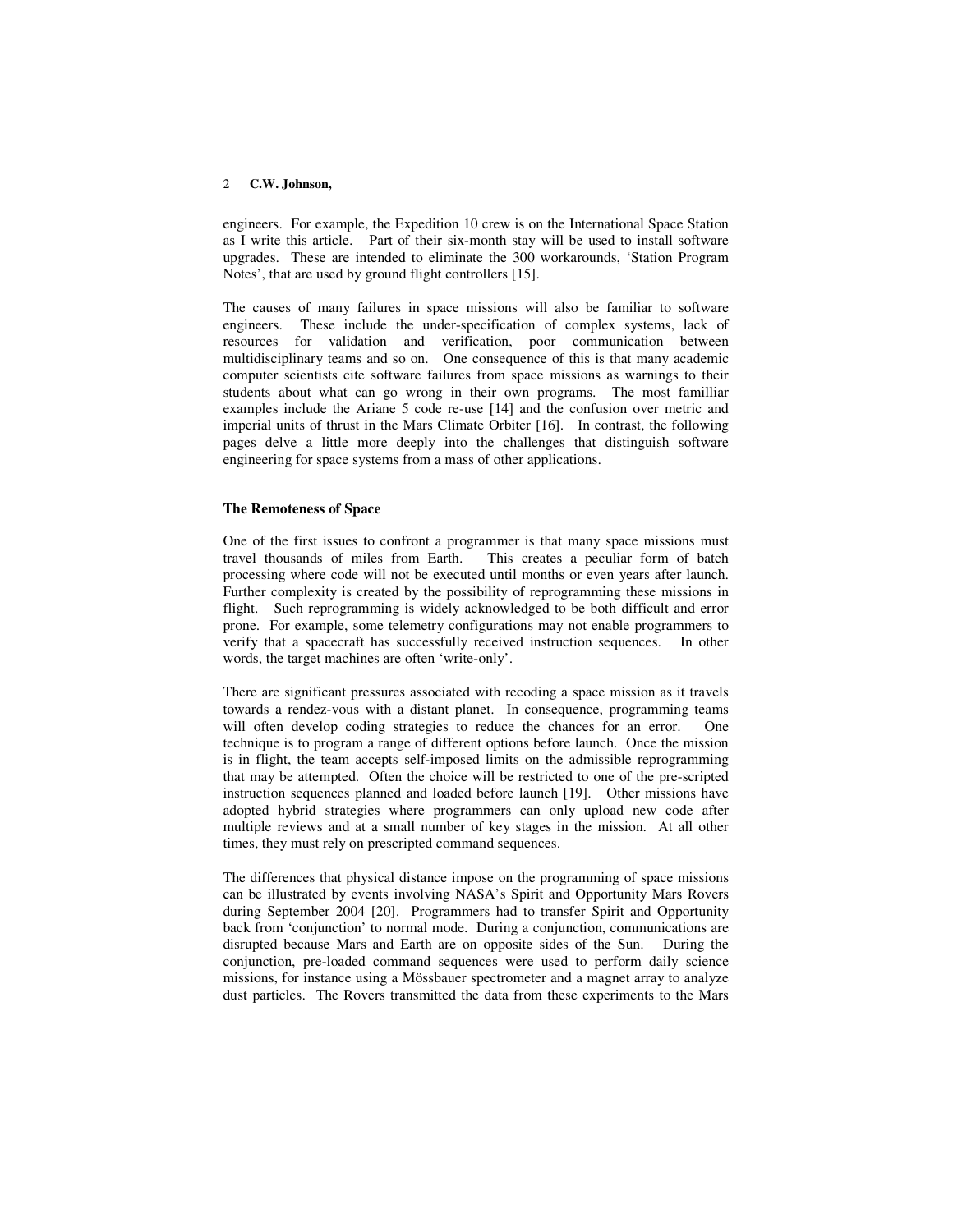Odyssey orbiter. Odyssey then retransmitted the data back to Earth each afternoon. This link was extremely error prone. This created a bottleneck that reduced Spirit's memory available for science data storage from approximately 400 to 100 megabits. The problems were compounded when the mission team began to transmit 'no operation' commands to test direct communications with the Rovers during the conjunction. One of these commands triggered a software 'reset' on Opportunity.

Reprogramming arguably offers greatest benefits to programmers when they correct for problems with their own code. For example, Spirit and Opportunity had to be reprogrammed shortly after they landed on Mars in January 2004 and have been reprogrammed many times since. Spirit suffered a software fault during its Spirit suffered a software fault during its navigation of the 'Columbia Hills'. The flight software team identified that an error occurred within a 3-microsecond window of vulnerability when a 'write' command was permitted and attempted on a 'write-protected' area of RAM [20]. The error was subsequently corrected in a software upgrade that was also communicated to Opportunity. Significant changes have been made to their code in order to extend their mission life beyond Summer 2004. For example, Spirit was commanded to avoid using a faulty brake relay on its steering motor. Both Rovers have been reprogrammed to alternate their drive direction to maintain the long-term health of their wheel drives.

Similarly, the Solar and Helioscopic Observatory (SOHO) was reprogrammed inflight to de-spin one of its three gyroscopes. The gyros were identified as a 'life limiting' factor for the mission as a whole. Of course, such benefits carry risks as well. The de-spun 'A' gyroscope was involved in the SOHO mission interruption as controllers tried to work out which one of the three systems was providing reliable information [18].

## **Non-Standard Hardware**

Software development is complicated because many space applications require specialist hardware. As a minimum requirement, processors must be 'radiation hardened'. For example, the RAD 6000 processor has been tested to demonstrate  $0.2$ errors per year GCR – Galactic Cosmic Ray background [6]. If the radiation exposure is increased to a level similar to the flare events seen in October 1982 and January 1972 then the rate rises to 0.6 errors per flare.

Space programmers are caught between a 'rock and a hard place'. They must understand the unique features of 'rad-hard' processors. They must also cope with reduced tool support. Specialist devices lack the wide range of software Specialist devices lack the wide range of software development applications that support Commercial Off The Shelf (COTS) processors. The limited market for space rad-hard devices often does not justify the development of computer-aided software engineering tools. The additional validation criteria imposed on space-rated processors can also exacerbate the 'generation gap' between the facilities provided by this hardware compared to COTS processors.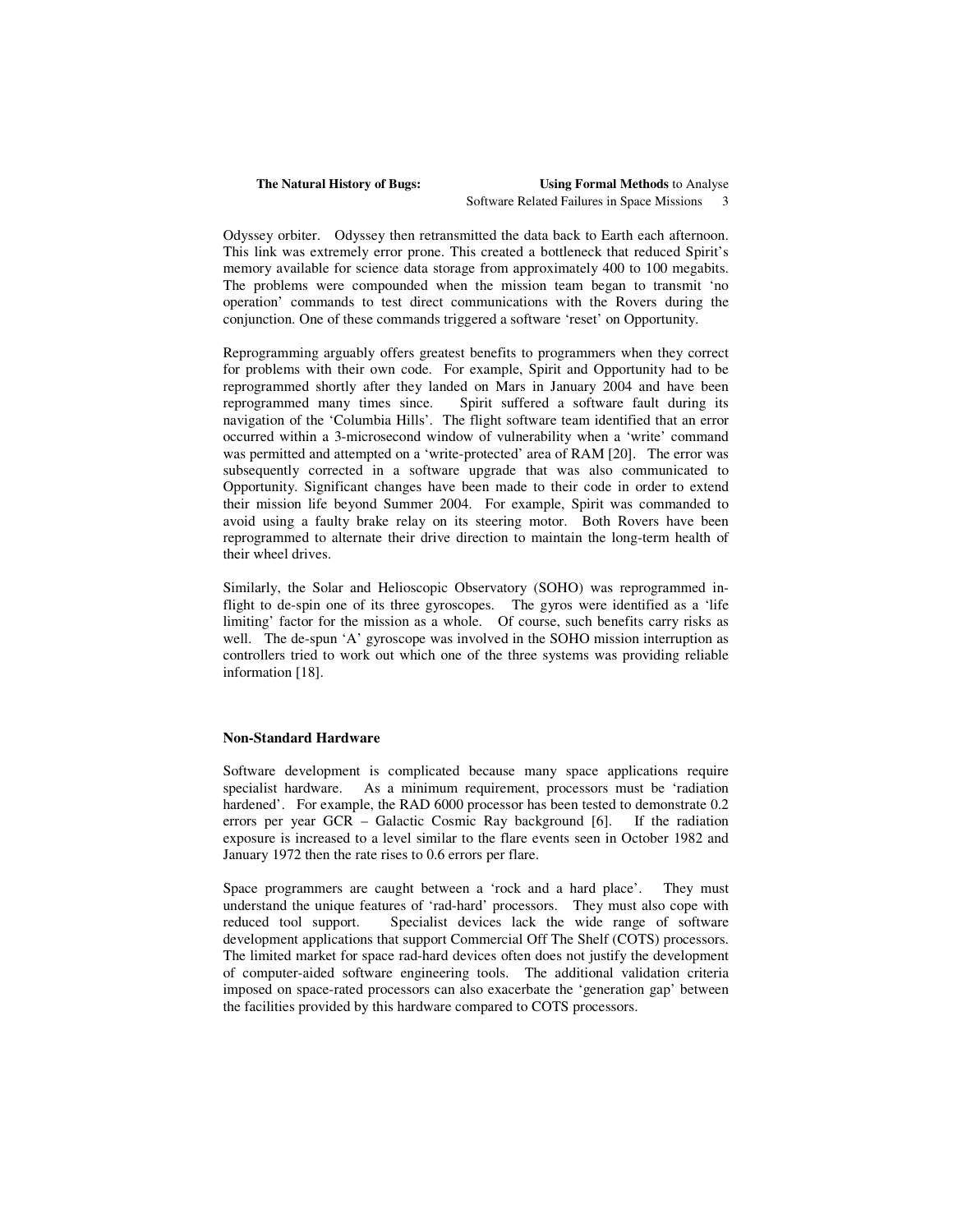Many of these problems can be illustrated by the General Purpose Computer configuration on the Shuttle. A five processor redundant architecture is used to perform critical guidance, navigation and control functions. However, the detailed analysis and design necessary to approve both the hardware and software on the GPC array prevented any updates to the processors for over fifteen years. During which time it became increasingly difficult to find vendors and suppliers for this technology. These are not isolated comments. For example, the minutes of subsystems groups reveal similar concerns throughout the Shuttle programme. The Extra-Vehicular Activities equipment board looking at the Caution and Warning System has continued to experience difficulties in supplying the "100 pieces of the EEPROM for the CPU board, which are becoming obsolete" [21]. It is difficult to underestimate the consequences of such supply problems. Storage and re-commissioning procedures must often be considered when utilizing stocks that were not initially acquired by the eventual end-user. Similarly, there are significant training issues associated with obsolete and non-standard hardware platforms.

Pilot projects have begun to develop specialist versions of commercial microprocessors. For instance, the US Defence Technology Program has invested over \$50 million in providing a space-rated version of the PowerPC 750 processor. The resulting SCS750 processors can reduce the flare error rate from 0.6 per event, cited above, to 0.36 errors per flare. These individual heavy-ion irradiation errors can be detected and mitigated by the SCS750 processor [6]. However, the application of these hybrid platforms is still in its infancy.

## **Limitations of Re-Use**

There is a surprising degree of re-use in other forms of space engineering. For example, the design of the heat shields and the parachutes on the Mars Surveyor missions were based on designs from the Pathfinder missions. This provides important benefits to engineers in the aftermath of a mission failure. Investigators quickly dismissed these subsystems as causes of the Polar Lander loss because "the high degree of heritage to the successful Mars Pathfinder design, fabrication, test, and flight results (suggests) that the failure of an undamaged heat shield is implausible" [19]. These arguments can be based on limited evidence "there was not an extensive qualification program as part of the Pathfinder design phase, the Pathfinder chute did, in fact, work, thus providing at least one successful occurrence".

In contrast, space missions offer limited opportunities for code re-use. The loss of Ariane 5 provided a salient example of the problems that can arise when software is ported between different space missions. It is important to acknowledge some of the reasons why code re-use is difficult. Command and control software is typically used to interface complex sub-systems. Any unidentified interactions between these components will most often be revealed in the form of software failure. Later sections will also describe an increasing trend to introduce 'band-aid' software that is intended to fix design deficiencies or to achieve cost savings in the wider engineering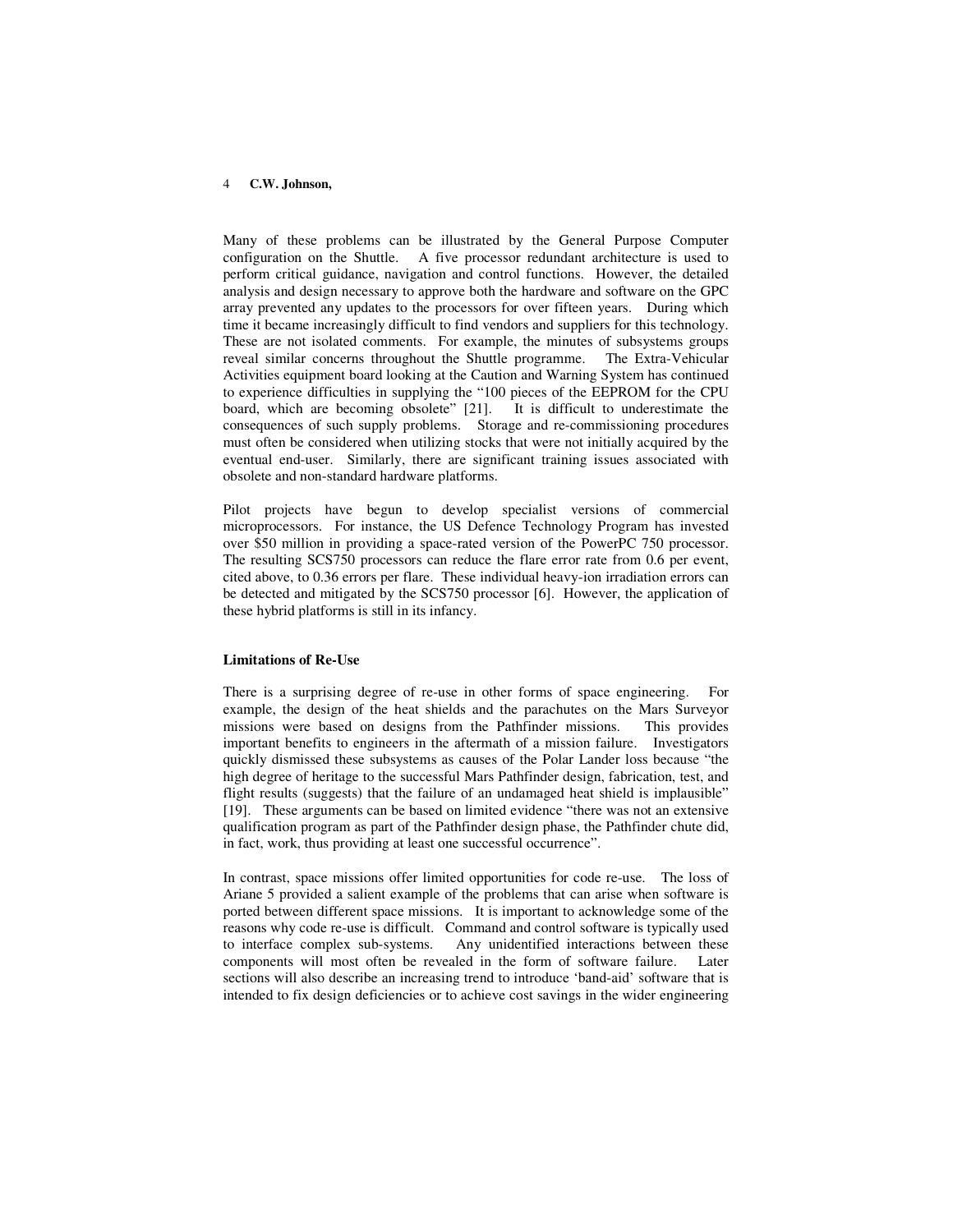of space missions. 'Band aid' code necessarily involves bespoke programming because it provides a short-term fix for underlying problems in the design and development of complex systems.

## **Limitations of Ground-Based Testing**

Much of the software used in space missions cannot easily be tested on the ground. For example, no test was made to establish that Ariane 5's Inertial Reference System (SRI) would behave as intended under the countdown and flight time sequence for the expected trajectory. The Lyons investigation found that "for reasons of physical law, it is not feasible to test the SRI as a 'black box' in the flight environment, unless one makes a completely realistic flight test" [14]. It was possible to conduct a limited form of ground testing by injecting simulated accelerometric signals based on predicted flight parameters using a turntable to simulate launcher angular movements. Only in retrospect was it argued, "Had such a test been performed by the supplier or as part of the acceptance test, the failure mechanism would have been exposed".

Similarly, the attempt to deliver two Deep Space 2 high-impact micro-probes into the surface of Mars, went ahead in spite of concerns by mathematical modelers that they could not reliably analyze the potential impact forces acting on the devices. Their concerns were significant because of the problems involved in conducting other forms The mission validation exercises relied on an incremental build-test strategy. However, most of the communications system was only qualified with nonfunctioning brass-board and breadboard components. Issues of cost prevented a full impact test. In addition, delays in the schedule meant that a fully functioning probe was only available relatively late in the programme. To employ destructive testing would have involved a delay to the launch window [19].

## **Limitations of Executable and Abstract Modeling**

The problems of software development for space missions are compounded because abstract models and simulations have often proven to be unreliable. It is common practice to enter into an iterative cycle where software is first developed and tested on a satellite or vehicle simulator [10]. The results from these evaluations are then compared with those results that can be obtained from the eventual platform. However, any discrepancies are just as likely to result in changes to the simulator as they are to changes in the command and control software. For example, both NASA and the European Space Agency operated their own simulators of the joint Solar and Helioscopic Observatory (SOHO) mission. During the mission interruption it was realized that the NASA model predicted some of the problems they were experiencing. However, the results could not be replicated for the ESA models; "analysis of the differing simulation results (ESA vs. NASA simulators) was continuing as the timeline execution was in process… this, in itself, was an indirect factor in the failure scenario since the technical support staff were distracted by the on-going simulation evaluation rather than focusing on the recovery efforts" [18].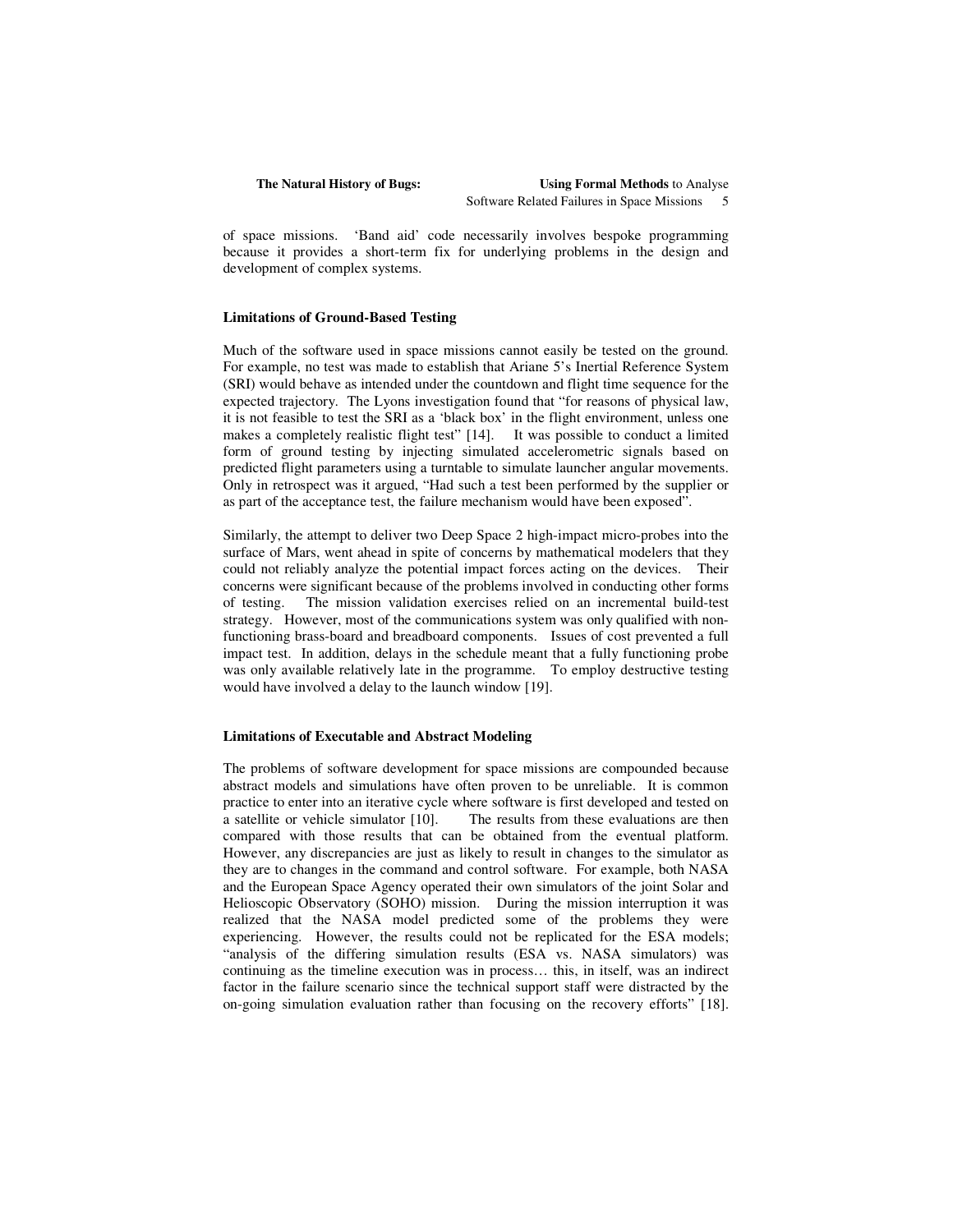The simulators had not been maintained with all on-board software changes that had been implemented on the spacecraft.

There has long been a debate in the formal methods communities about whether executable models can provide an appropriate level of abstraction to support reasoning about critical properties of complex software systems. However, there are aspects of space missions that stretch our ability to model interactions even at the highest level of abstraction. The investigation into the Mars Surveyor mission The investigation into the Mars Surveyor mission failures concluded that the "large modeling effort, however, may have not been enough to ensure success given the choice in the design phase of some of the system components, such as the propulsion system and the landing Radar, and given some aspects of the design of the Guidance and Control algorithms/software, which resulted in a system that was extremely difficult to model and more sensitive to model errors than it might have been" [19]. For example, the Polar Lander used pulse-width modulation (PWM) for controlling the thrust of the descent engines rather than the more conventional throttle based system. This reduced the costs of the Polar Lander hardware but greatly increased the complexity of software development for the programmers who had to calculate the exact duration of each engine pulse during the descent; "the complexity of the interactions between the feed system, the thrusters, the structure, the Guidance and Control sensors, and the Guidance and Control algorithms that the PWM approach creates, practically dictate that the only way of verifying the system with high confidence is with a full-scale closed-loop test of the system… this was prohibitive from a cost and schedule point of view and it was not done" [19].

## **Organizational Complexity and 'Band-Aid' Software**

The use of software to compensate for the pulse-width modulation on the Polar Lander provides an example of 'band-aid' software. This code is introduced to fix design mistakes and compromises in other aspects of space systems engineering. Software is used to cover over design problems just as some mothers use sticking plasters to cover a host of injuries sustained by their children. Arguably the best example of band-aid software comes from the Mars Climate Orbiter mission. As mentioned previously many software engineers are aware that the probable cause of this mission failure stemmed from the use of Imperial rather than Metric units in the calculation of thrust for the rocket motors during the mission cruise phase. Few software engineers realize that the rockets were fired as part of Angular Momentum Desaturation (AMD) events. The software was called upon far more often than was originally intended, some estimates state that there were 10 to 14 times more AMDs than planned. AMD events were intended to desaturate the momentum that was built up on an internal flywheel. This momentum was, in turn, used to counteract solar induced momentum on an asymmetrical solar array. Previous missions had used symmetrical solar panels. The Climate Orbiter's novel design again reduced hardware costs but created problems because solar induced momentum skewed the cruise trajectory. In this way, the engineering decision to have asymmetrical solar arrays created the need to counteract the 'uneven' effects of solar induced momentum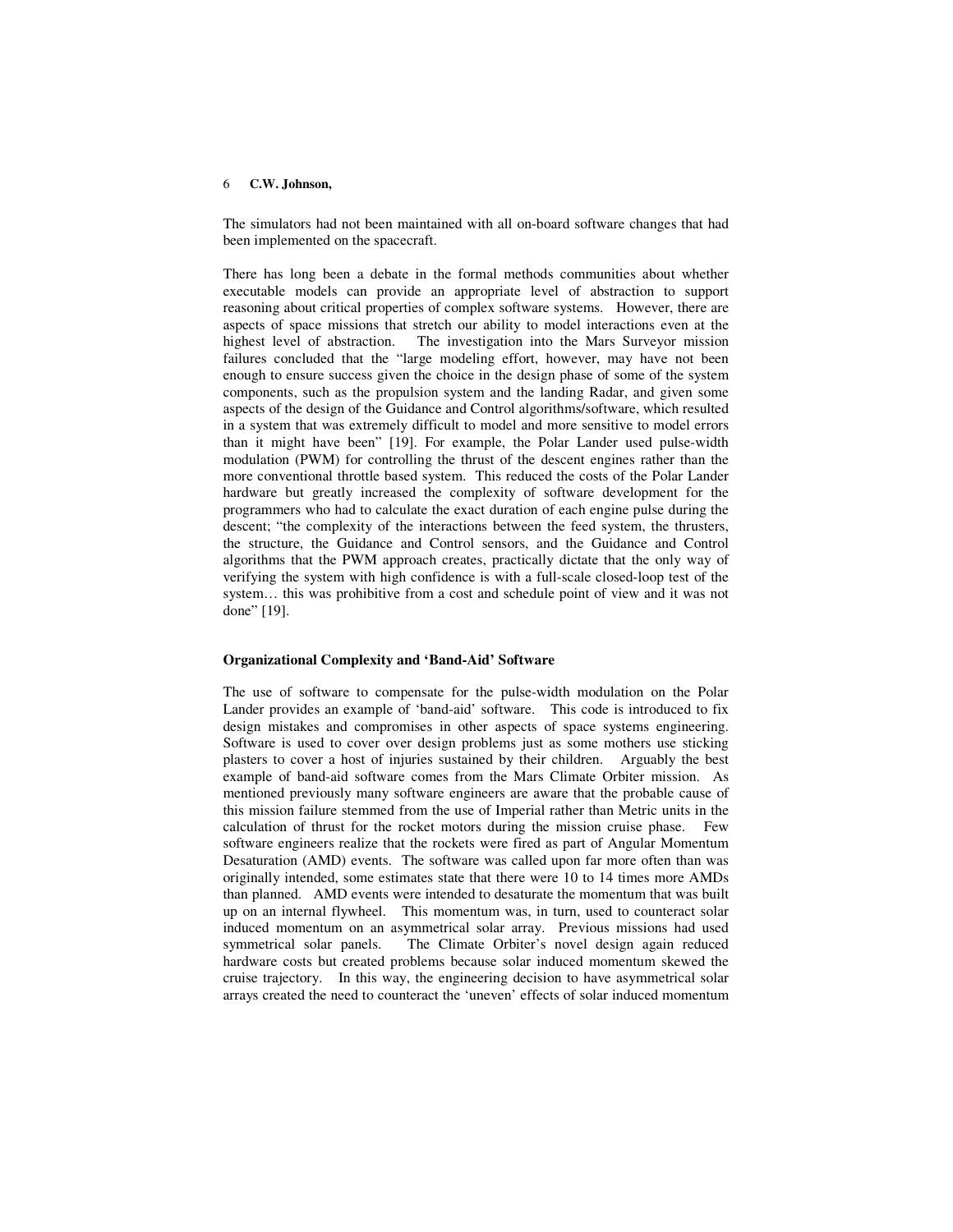on the panels. This was done by spinning the flywheel in an equal and opposite direction to the momentum induced on the solar panels. However, the flywheel could only be used until its momentum threatened the stability of the vehicle. In order to desaturate the flywheel, programmers had to perform the complex calculations that controlled the rocket motors [16].

The problems created by band-aid software are increased by the organizational complexity of many space missions. For example, most of the team that worked on the software and hardware development of the Mars Climate Orbiter was transferred to the design of the Mars Polar Lander. The mission staff that then had to operate the Orbiter during its cruise and orbit acquisition phases, therefore, lacked many of the insights that might have been provided by the original coders. In other missions, there are conflicts between the programmers who must maintain the integrity of the platform and those who have a primary interest in particular scientific objectives. For instance, the SOHO Flight Operations Team was encouraged to modify the stored sequences of ground-generated commands. These modifications reduced operational cost during the extended life of the mission; they also minimized science 'downtime' and conserved the gyro life. Some modifications proposed by the Science Team 'were not necessarily driven by any specific requirement changes' [18]. The modifications were not adequately managed, for example not all of them were considered by a Configuration Board. Many were poorly documented. Verification relied on the NASA computer-based simulator, mentioned previously. There were no code walk-throughs, no independent reviews by ESA or any other body not involved in the implementation of the change. No hard copy of the command procedure set on the satellite existed at the time of the mission interruption.

## **Formal Methods in the Development of Space-Related Software**

There have been a number of notable attempts to use formal methods to address the problems of software engineering for space-related applications. SRI have used a range of theorem provers, such as PVS, and model checking tools, including Murφ to verify that there are no violations of desired properties in models of a system. One of the best-known examples of this work includes the analysis of the software for the Simplified Aid for Extra-Vehicular (EVA) Rescue, known as SAFER. This can be thought of as a form of jet-pack [17]. Other projects have looked at the Shuttle's contingency guidance system [3]. In Europe, the Picgal project has used VDM to analyze ground-based software for launch vehicles similar to Ariane 5 [4]. Relatively slow progress has been made towards the introduction of these techniques as tools for the development of space-related software. One reason for this is the relative immaturity of contemporary software engineering practices in space applications. A number of more basic software engineering processes provide greater benefits at lower costs.

The remainder of this paper looks at an alternate use of formal methods. Rather than focusing on the constructive use of formal methods during program development,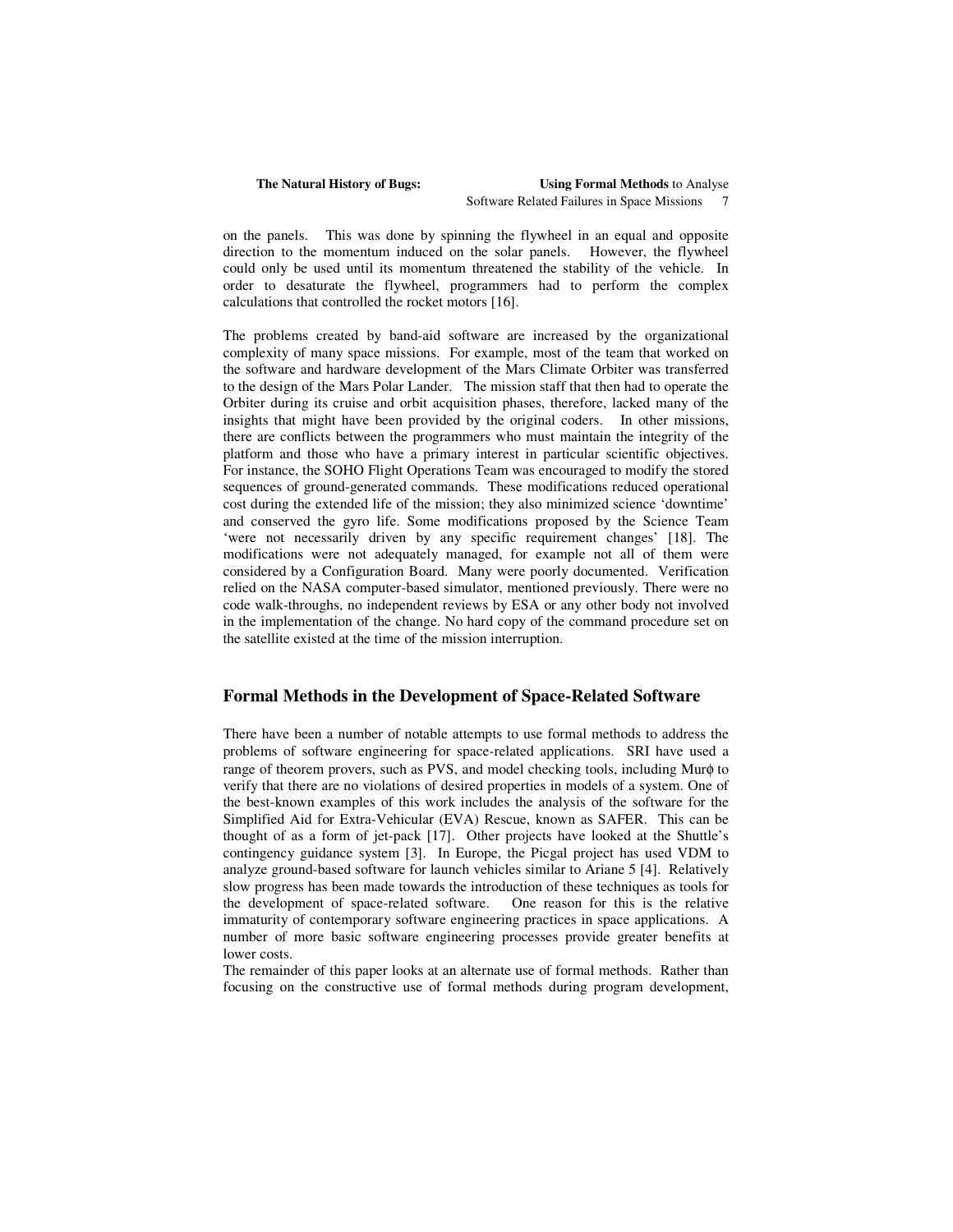these techniques can be used to help us analyze the causes of software failures in space missions.

## **Understanding Space-Related Software Failures**

As mentioned, most previous work has focused on the use of formal methods to support the design of space-related software. In general terms, this approach relies upon the following semantic inconsistency:

System, Environment, Requirements  $=$  false (1)

In other words, we might wish to establish that a particular model of the system and the environment necessarily involve a violation of safety or liveness properties. This is the traditional role of model checking. These tools will provide a trace of system states and properties that violate particular theorems. This approach can be extremely frustrating. The identification of a semantic inconsistency may provide analysts with limited insights to guide their search for a system and an environment such that the requirements hold. This is not the only way in which formal methods might be used. For example, the following semantic entailment can be used in theorem proving to establish that a system and its environment satisfy a set of requirements:

 $System, Environment \nightharpoonup \nightharpoonup \nightharpoonup \nightharpoonup \nightharpoonup \nightharpoonup \nightharpoonup \nightharpoonup \nightharpoonup \nightharpoonup \nightharpoonup \nightharpoonup \nightharpoonup \nightharpoonup \nightharpoonup \nightharpoonup \nightharpoonup \nightharpoonup \nightharpoonup \nightharpoonup \nightharpoonup \nightharpoonup \nightharpoonup \nightharpoonup \nightharpoonup \nightharpoonup \nightharpoonup \nightharpoonup \nightharpoonup \nightharpoonup \nightharpoonup \nightharpoonup \nightharpoonup \nightharpoonup \nightharpoonup \nightharpoonup \$ 

In other words, a set of theorems can be shown to hold for a given model of a system operating in a particular environment. These theorems, typically, represent the safety and liveness properties that we might like to hold for our application. This framework is a simplification of the high-level approach to environmental specifications being proposed by Michael Jackson and Pamela Zave [8]. For instance, they have recently proposed the following formalization of 'Adequacy' where e and s represent environment and system models respectively. Environment models include information about the World and any Requirements. System models include information about Machines and Programs:

$$
\forall e \text{ s. World} \land \text{Machine} \land \text{Program} \Rightarrow \text{Requirements} \tag{3}
$$

In design, these approaches have been used to demonstrate that particular theorems continue to hold, as system models, in other words programs and machines, are iteratively refined towards implementation. We can also use these technologies in a completely different way. For example, after an accident we might like to verify that we have understood the manner in which a failure occurred. For example, one hypothesis about the failure of the Mars Polar Lander mission was that it met a localized meteorological anomaly, such as areas of low pressure, during the parachute descent to the planet surface. In such a situation we might therefore wish to prove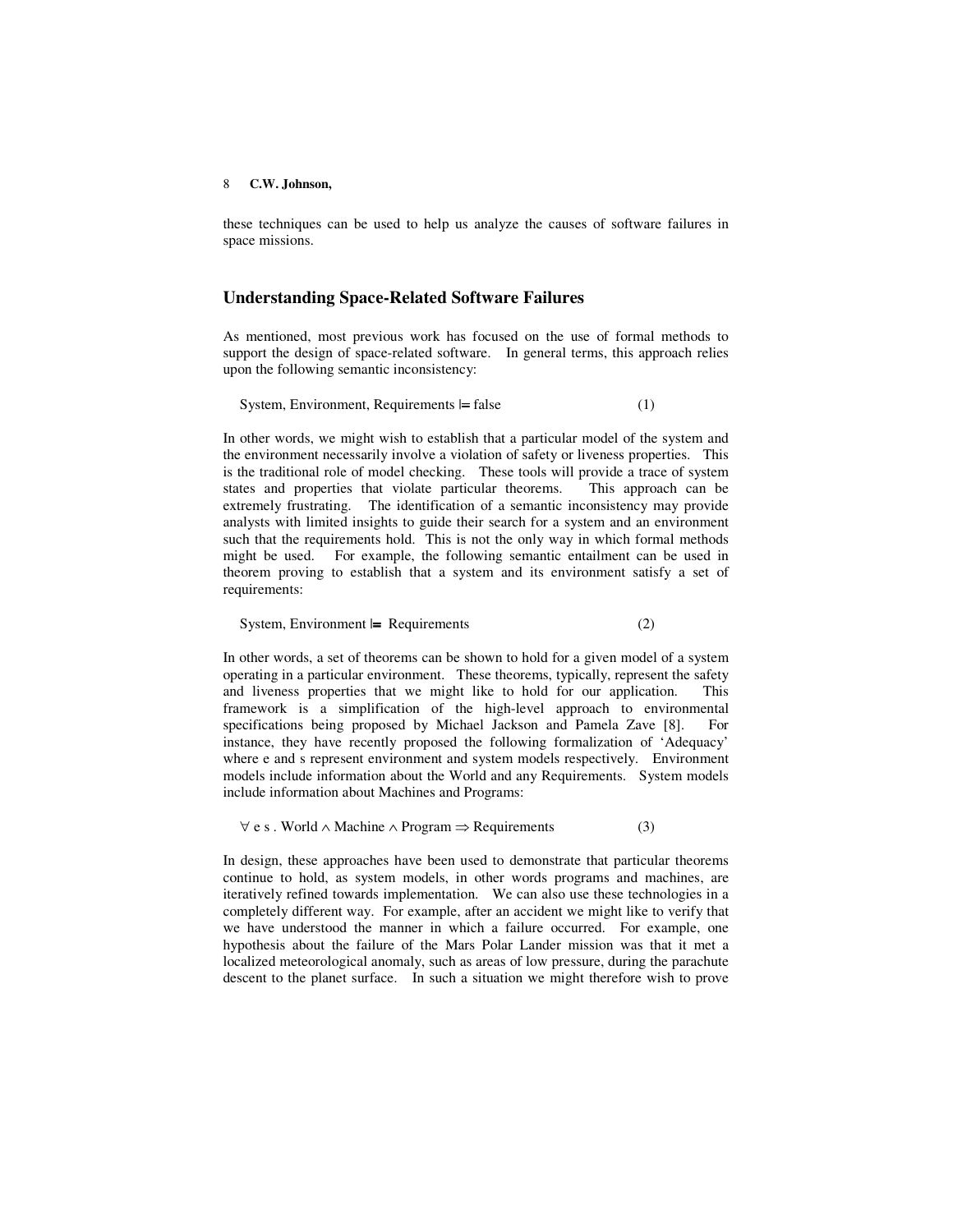that there exists a revised world model, one in which there are localized low pressure regions, with a machine and program that implies the requirements do not hold:

 $\exists e$ ' s . World ∧ Machine ∧ Program  $\Rightarrow \neg$  Requirements (4)

Equally, an investigation might focus on potential misunderstandings about the manner in which a program will execute on a particular machine. For example, a software requirement of the Mars Polar Lander was that thrust should be cut to the engines if a signal was generated from the Hall effect sensors on each of the legs and the Doppler radar system detected that the planet surface was in range. However, the programmers failed to account for a global variable that retained a spurious signal that was retained once the legs initially deployed from the body of the Lander. In terms of formula (4) these insights would force us to revise our ideas about how a Program within the system, s, might perform in a particular environment. The key point here is that we can use theorem proving and model checking to demonstrate that changes in our environment or system models will lead to the violation of safety and liveness properties. If we cannot construct such a proof then we need to search for an alternate explanation of the reasons why an accident occurred.

This approach to formal accident verification can yield some interesting surprises. For example, the system and environment models are often correct. In space missions, considerable time and skill is devoted to understanding these issues. The need to understand gravitational influences is well known. Similarly, the bespoke nature of many space missions leads to a detailed understanding of these machines. Mishaps often occur because the safety and liveness requirements are not well understood. For example, the Polar Lander had a software sequence that was to be executed if it remained on the planet surface for 24 hours without receiving a command. The purpose of this software was to start testing alternate communications facilities. However, the Lander was placed into a 'sleep mode' to conserve battery resources with an interval of less than 24 hours. Software reset the timer back to 24 hours each time the Lander awoke and hence the alternate communications configuration was never used. In this example, the model of the world, the machine and the program would satisfy the individual requirements for the backup communications and for the sleep mode. However, the models do not imply the requirement for the backup communications to work in the presence of the sleep mode. This illustrates some of the complexities associated with a formal approach to accident verification by providing an example of the problems associated with the development of complete requirements. The development of a formal proof to identify the potential problem before launch is technically feasible. However, the real challenge is to identify those requirements that are necessary to ensure mission success. Unless we can first do this, there is little likelihood that we will identify the corresponding theorems.

There are few examples of this alternate use of formal methods as a tool to assist accident investigation. Ladkin and Loer have extended theorem-proving mechanisms as part of their Why-Because Analysis technique [12]. This is deliberately intended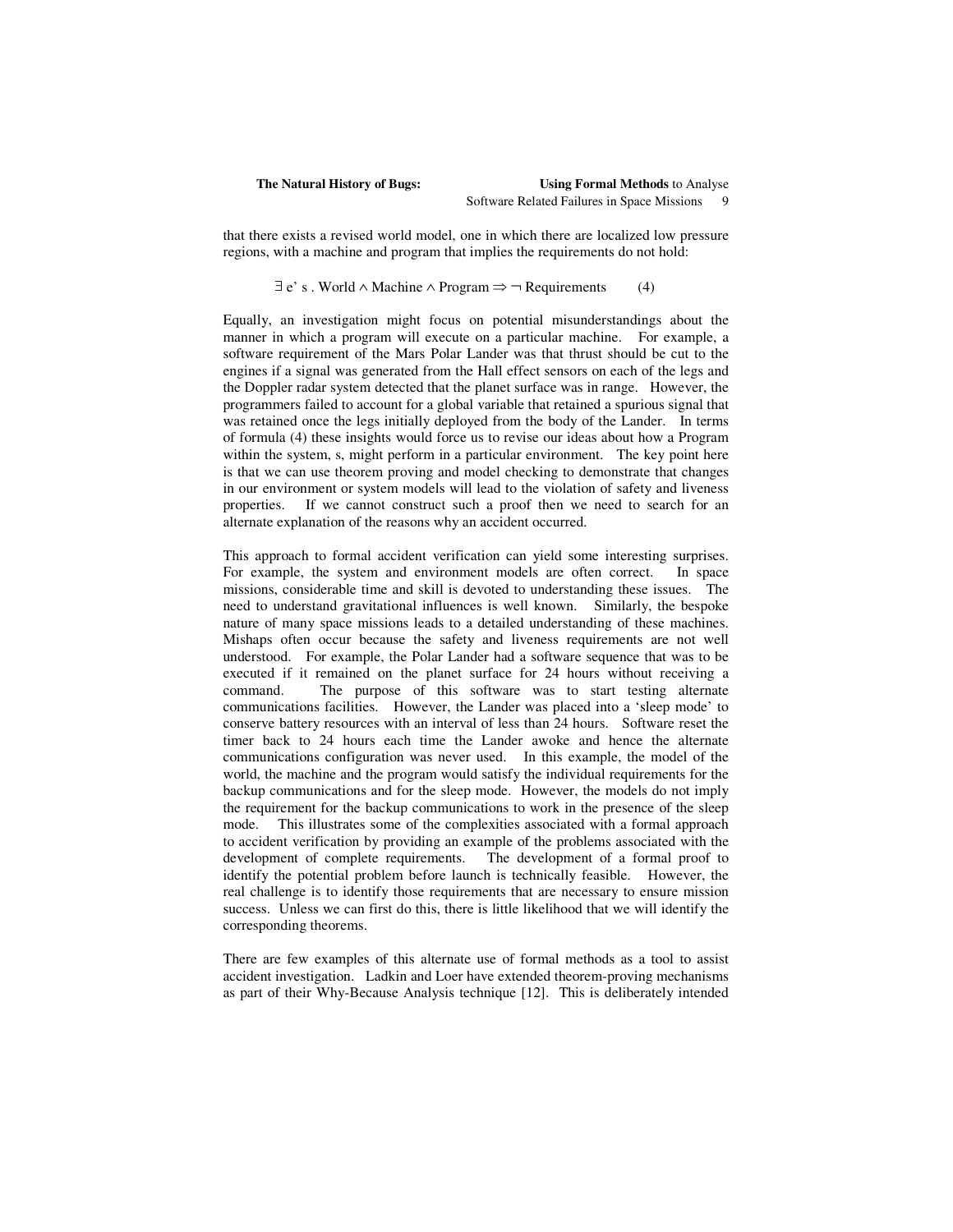to support accident investigation. There are other notable examples. Zuojun Shen [22] has used the Murφ procedure in Figure 1 to model the Entry, Descent and Landing phase of the Mars Polar Lander. The model checker was used to search for sequences of states that led to the violation of a Murφ invariant. This stated that the PWM thrust should always be on above a certain altitude. Although Shen's work illustrates the feasibility of the approach, many unresolved questions remain to be addressed.

```
Procedure EDL_DESCENT
           (freeD_uncnty:FREESECENT_ACC_UNCNTY;supon_uncnty:SUPON_ACC_UNCNTY;
subon_uncnty:SUBON_ACC_UNCNTY;
           subon_hshelloff_uncnty:SUPONHSELLOFF_ACC_UNCNTY;
           SupPyroSwitchHealth: boolean; AccelerameterHEalth: boolean; SubPyroSwitchHealth: boolean; AltimeterEalth: boolean);--: EDLstate;
SubPyroSwitchHealth: boolean; AltimeterEalth: boolean);--: EDLstate;
Var ENTRY_OK,state2_OK,state3_OK,state4_OK: boolean;
Begin
           ENTRY_OK :=false; state2_OK:=false; state3_OK:=false; state4_OK:=false;
if s = ENTRY then
                      SupDply(SupPyroSwitchHealth,AccelerameterHEalth,freeD_uncnty);<br>ENTRY_OK :=true;
          End;
           if s = state2 & ENTRY_OK then
                      SupSepr(supon_uncnty);
state2_OK:= true;
          End;
           if s = state3 & ENTRY_OK & state2_OK then
                      SubDply(freeD_uncnty);
state3_OK:= true;
          End;
          if s = state4 & ENTRY_OK & state2_OK & state3_OK then
                      HeatshellOff(subon_uncnty);
state4_OK:= true;
          End;
           if s = state5 & ENTRY_OK & state2_OK & state3_OK & state4_OK then
                  SubSepr(SubPyroSwitchHealth,AltimeterEalth,subon_hshelloff_uncnty);
          End;
End;
```
Fig. 1. Excerpt from Shen's Model of the Mars Polar Lander Mishap [22]

## **Traditional Investigation and Identifying Theorems…**

The most obvious limitation of formal methods in accident investigation is that the benefits may not outweigh any associated costs. Typically, the budgets available to accident investigation teams are a tiny fraction of those devoted to the development of space missions. Added to this, there are usually tight deadlines by which a report has to be presented to the commissioning authorities. These deadlines are dictated by future launch windows. A number of factors might mitigate these costs. For example, the use of technology such as Murφ can greatly assist the general application of formal methods both in design and accident verification. By extension, if mathematical specification techniques were more widely used in the development of space systems then this would drastically reduce the costs associated with accident modeling. In other words, we might already have the program, machine and environmental models identified in formula (4).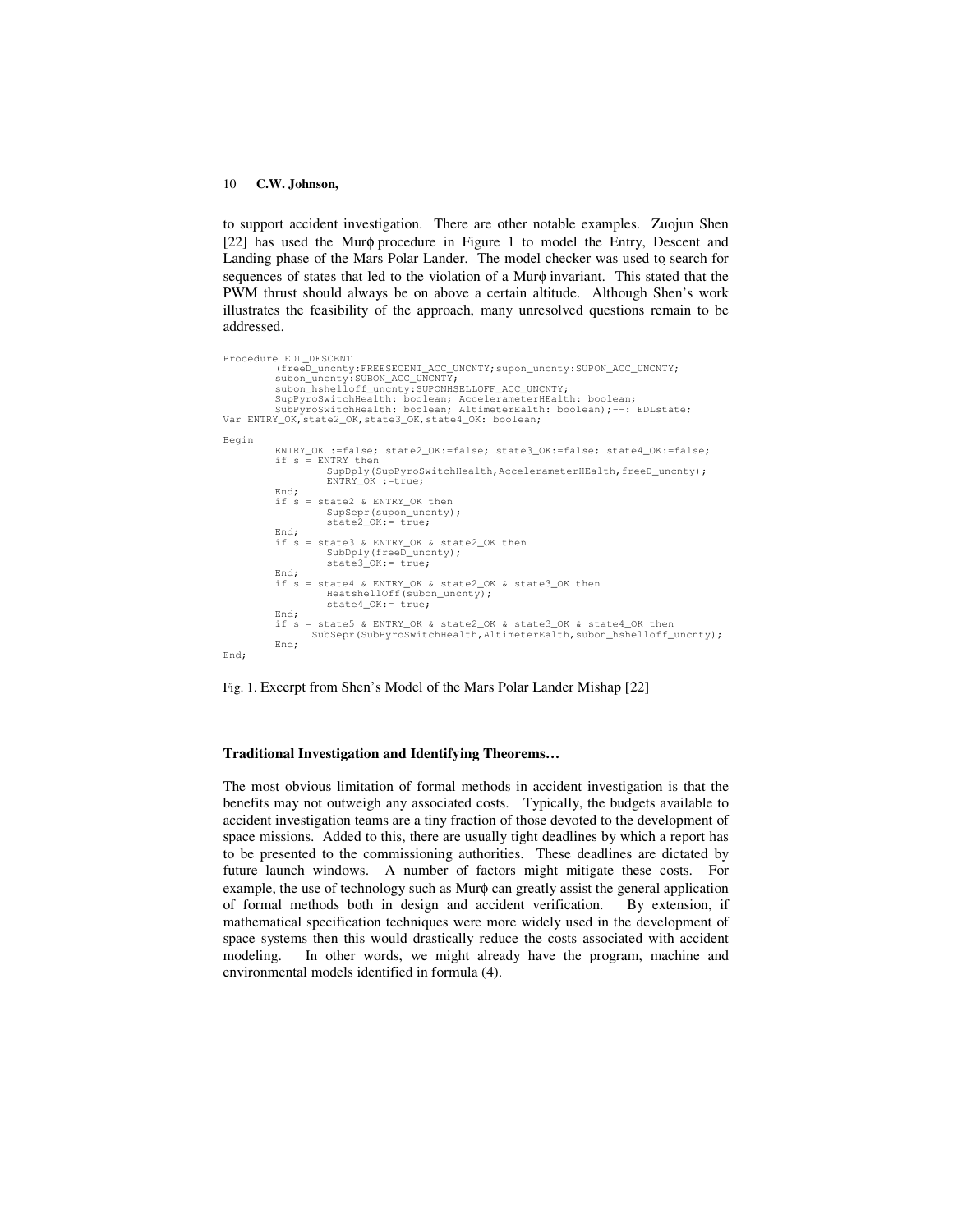There are further problems. The application of formal methods would seem to require that we already have some idea about the potential failure mode for the space system. If an existing mathematical model of a program, machine and environment can be shown to violate safety or liveness requirements then the mission should not have gone ahead. In practice many missions, including the Mars Climate Orbiter, have been launched with known bugs in their software. The meta-level point is, however, that we cannot simply set a model checker loose on a system and environmental description with the hope that it will identify a sequence of events leading to an accident. The formalization process necessarily involves a number of complex decisions about the scope of any models and these circumscribe the range of possible causal hypotheses. This problem is even more acute for theorem proving where we must identify the particular safety and liveness properties that are to be disproved. These theorems represent a significant commitment towards the putative causes of an accident. Equally, however, the process of formalization can force developers to ask questions about requirements that might not previously have been asked. This is especially important in the early stages of development before requirements can become intractable in the mass of detail that is associated with an eventual implementation. Unfortunately, the introduction of 'band-aid' software implies that these initial requirements will be subject to constant revision. We are, therefore, faced with a complex situation in which formalization can help both to uncover problems that were not anticipated and to reinforce existing prejudices by modeling those aspects that are already well understood.

It can be argued that a formal model of the symptoms of an accident might be used to support a form of backwards reasoning from the observed failed state. Such models help to narrow the search space of possible causes. However, further problems arise from what has been termed 'causal asymmetries' [10]. If we know that an event has occurred then we can predict its effects with a reasonably degree of confidence. However, if all we know are the consequences of an earlier event then we typically have a far worse ability to predict the causes of those effects. By analogy, if we know a program and its inputs we can reason about the likely outputs. However, if we have a program and its outputs it can be far harder to reason about the combinations of input values that led to the observed results.

The previous caveats undermine some of Shen's achievements in his application of Murφ to the Mars Polar Lander case study. He already knew what to include in his finite state model because he was working from the Casani report into the mission failure. In general, investigations into space mission failure are not so fortunate. It is worth considering the investigatory processes that did reveal the possible software failures in this mission. The failure mode in the PWM engine code was not found by the application of the Murφ model checker. Lockhead Martin engineers identified the bug during a test run on a second Lander that was intended for a future mission. An engineer pushed a button to indicate a touchdown too early in the test. He released the button when he realized his error and "was surprised when thrust termination occurred prematurely" [19]. This prompted a more formal failure analysis that uncovered the software problem. Similarly, the bug in the Polar Lander's uplink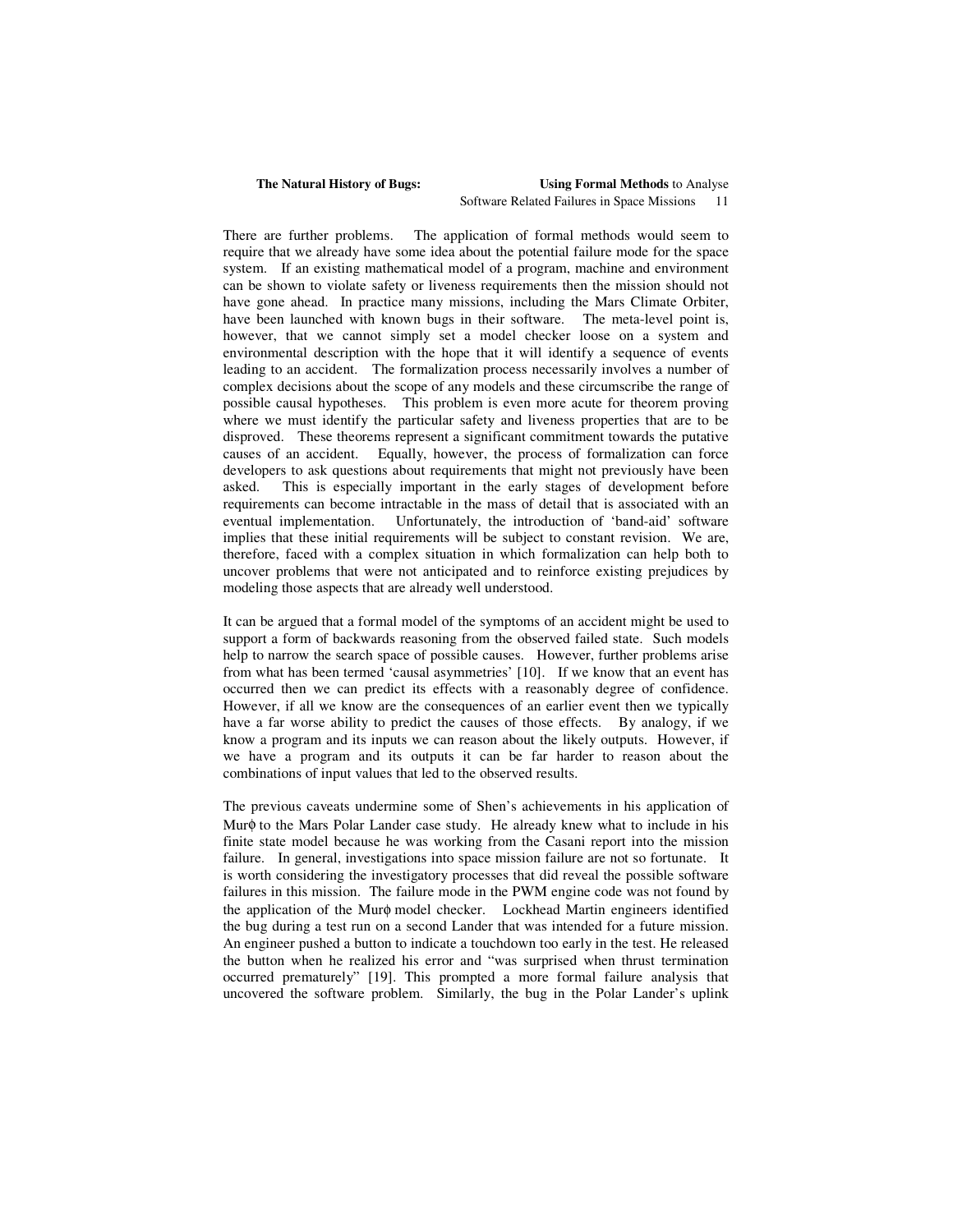command string was not found during the initial code design walkthrough. The investigators argued that one reason for this was that logic flow diagrams were not used; "it is difficult to find logic errors by walking through the code without logic flow diagrams to help the process" [19]. The uplink design error was discovered after a fault-tree analysis led to the examination of the code and the preparation of code descriptions for reviews by outside reviewers. Such observations make it important to be careful in the claims that are made for the formal analysis of accidents. They can be used to add confidence in any analysis but, at present, it seems too optimistic to argue that they will automatically uncover failure modes. It seems likely that the use of mathematical reasoning will continue to depend upon insights provided by more traditional forms of software forensics [9].

## **Material Implication Does Not Represent Causation**

The previous section focused on some of the practical limitations to the formal verification of accident models. There are also a number of theoretical problems [11]. For example, many people would interpret formula (4) as representing a causal relationship. Changes in our environmental model can be used to explain why an accident occurred. Unfortunately, material implication cannot easily be used to represent and reason about the causes of an adverse event. Several paradoxes, including circular arguments, can confuse the unwary. The impact of these paradoxes and other features of material implication should not be underestimated. For instance, we can introduce an arbitrary true antecedent to implications that may convince non-mathematicians of causal relationships even though there is no direct relevance with the antecedent. 'If NASA's Faster, Better Cheaper programme reduced funds for the Mars Surveyor projects then software failures led to the loss of the Polar Lander'.

A number of logicians, philosophers and linguists have recognised the limitations of strict implication and have responded by constructing alternative logics, which avoid the problems of classical logic, or by analysing the ways in which people construct implicational statements using material conditions. Grice [5] and Jackson [7] have exploited this latter approach. They argue that material implication remains a valid form of argument for *indicative* conditionals. In particular, Grice and Jackson observe that most people use arguments to communicate information in the most 'cost effective' means possible. They are anxious to avoid the costly repair actions that are necessary whenever misunderstandings occur. One consequence of this is that people will not assert weaker forms of a proposition when they can assert a strong form. In particular, speakers do not say 'If *P*, then *Q*' when they know that *P* is false. It is simpler and more informative to say 'not *P*'. Grice and Jackson's analysis is important because it can be used to avoid some of the problems that arise from material implication between two arbitrary false statements. Recall that material implication would allow a statement of the form 'If snow is black, then grass is red' to be true. Grice and Jackson argue that people do not reject such statements because they believe them to be 'false'. Instead, they argue that our reservations stem from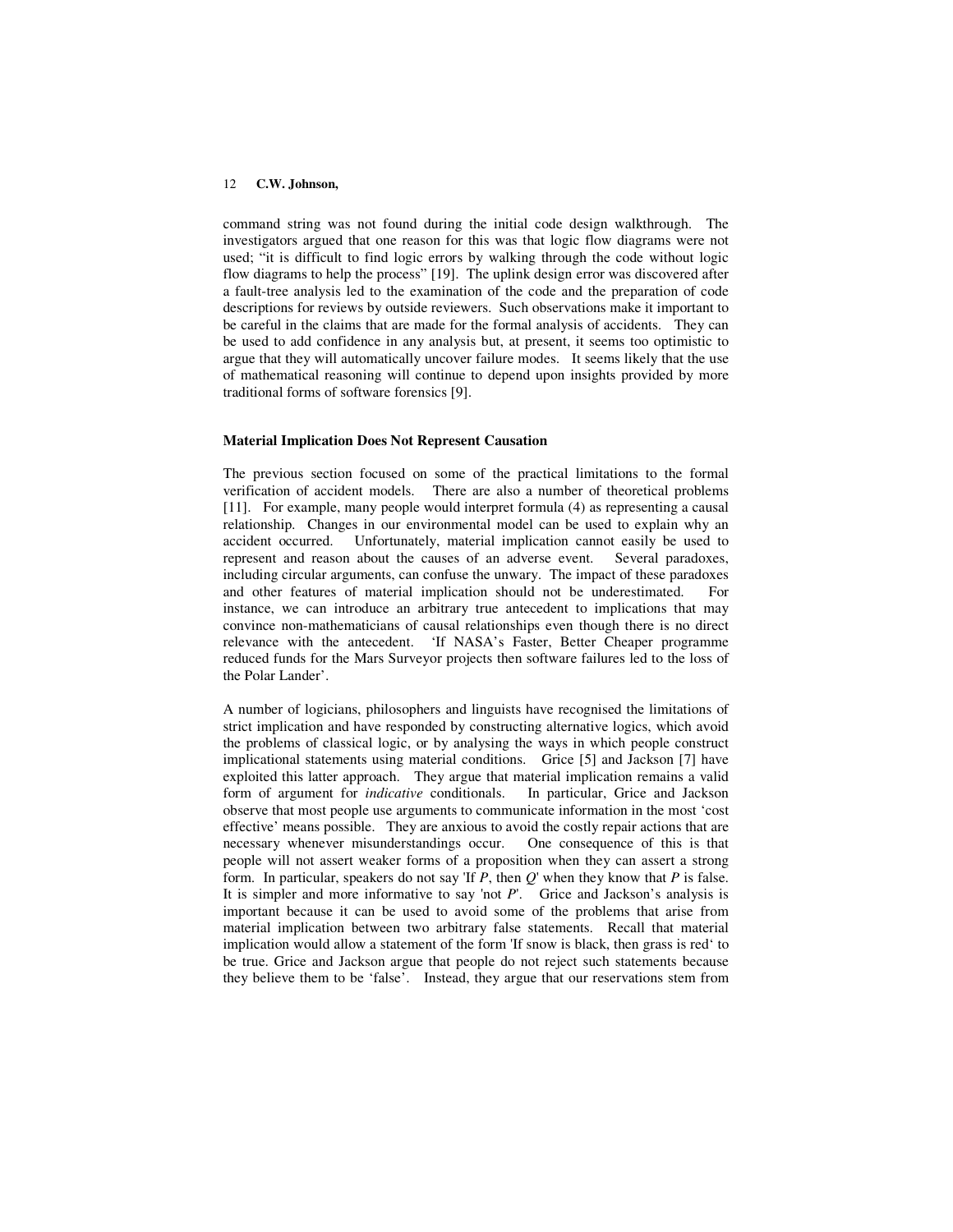the impression that such arguments would misleadingly suggest that we are unsure about the colour of snow.

Lewis [see Lewis and Langford, 13] goes beyond the material implication of classical logic to develop the notion of strict implication. This is based upon the idea that a proposition *strictly implies* all others, which are true, in all possible circumstances where it is true. The semantics for this form of strict implication is based around that of modal logics. Hence, we have that  $A \rightarrow B$  is true at world *w* if and only if for all *w'* such that *w'* is accessible to *w*, either *A* fails in *w'* or *B* obtains there. However, the Lewis semantics for strict implication still permit an antecedent that is irrelevant to the consequent. Logicians have responded by developing what are known as relevance logics. One approach builds on a notion of 'relevant' proof [1]. This requires that premises and conclusion must share a variable in valid conditionals. This requirement can help to ensure that the antecedent and consequent refer to the same object in an assertion. Alternatively, the proof theory of relevance logics can require that conclusions can be directly derived from a premise without the introduction of arbitrary antecedents and consequents. This is intended to ensure that any premises really are used to obtain a valid conclusion.

Further problems also arise because the material implication of classical logic cannot convey different and varied interpretations of causal information. For example, mishap investigators often distinguish between necessary and sufficient causes. A necessary cause is often identified using counter-factual arguments of the form 'the mishap would not have occurred if this cause(s) had not also occurred'. A sufficient cause can be distinguished by arguments of the form 'the mishap could have occurred if this cause(s) had taken place irrespective of any other of the other circumstances surrounding the incident'. Similarly, many causal arguments are constructed using a form of subjunctive conditional that is not characterized by material implication. In particular, counterfactual conditionals rely upon an antecedent, which represents a past tense subjunctive sentence of the form "If X *had been the case* …then Y would have happened. These sentences are known as counterfactuals because there is an assumption that the antecedent is false. In other words that X is known not to have been the case. For example, an investigator might assert that 'If he had been further away, then he would not have been hurt'. There is an implication that he was NOT further away and also that he was, in fact, hurt. Most incident investigation further away and also that he was, in fact, hurt. guidelines explicitly recommend that investigators use counterfactual arguments to guide their analysis [11]. The Lewis semantics for strict implication can be used to form counterfactual arguments. However, the interpretation of the accessibility relation between possible worlds still relies on the subjective judgment of domain experts. In other words, disagreements can arise over whether it is plausible that an accident would have been avoided if only a cause had been prevented.

The key meta-level issue here is that many of the logics that are used to support the formal analysis of complex systems have serious limitations if they are to model the causes of incidents and accidents. Instead, we have been forced to rely on modal logics and non-standard proof techniques. The identification of a tractable alternative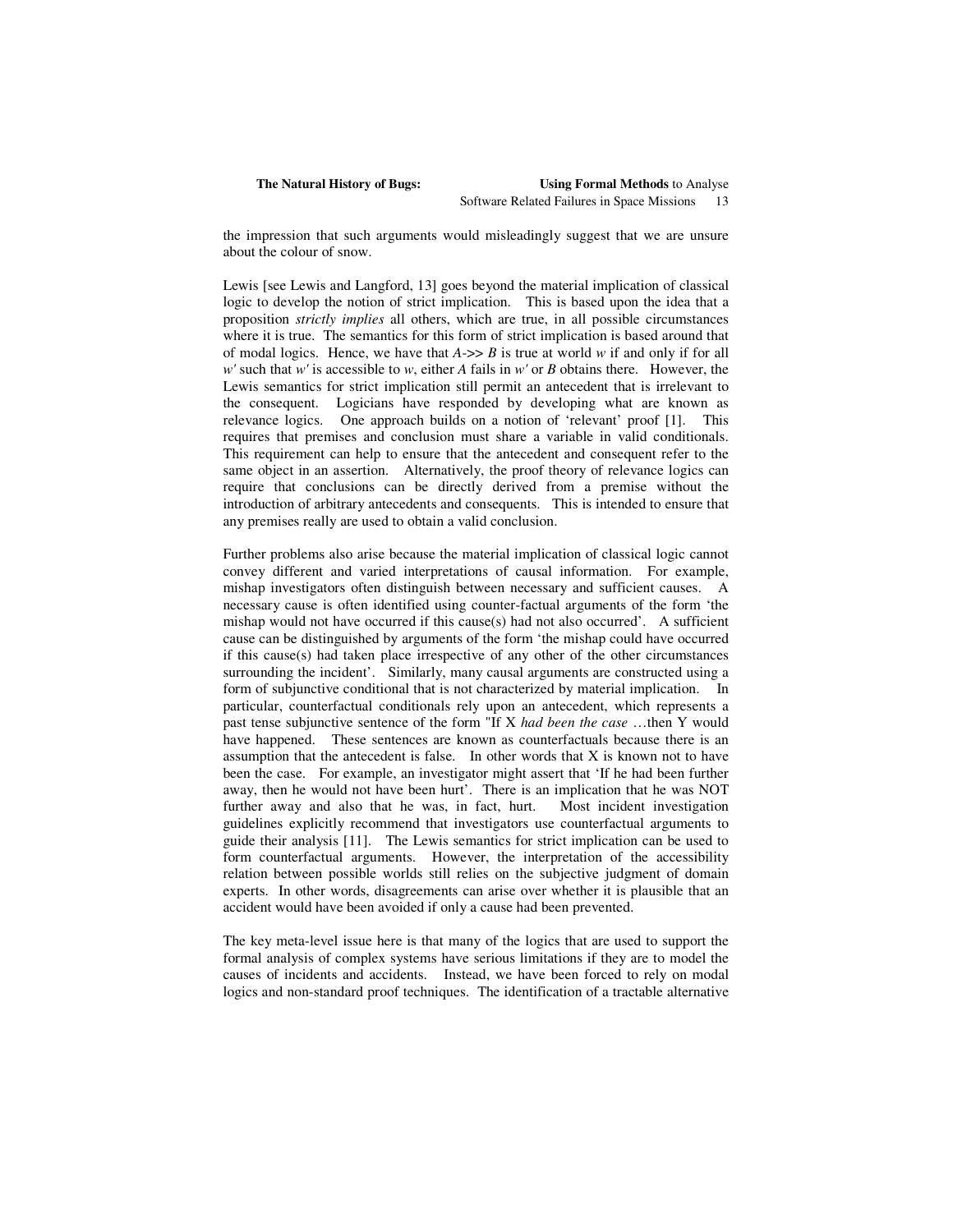to first order classical logic remains a topic of considerable debate amongst the small number of researchers in this area. It also remains the focus of several funding initiatives from the potential end-users of this technology.

## **Can We Model the System and the Environment?**

The opening sections of this paper described how many academic software engineers use space mission failures to warn students about the hazards of programming. Many of these talks omit critical details. For example, they focus on the confusion between imperial and metric units in the Mars Climate Orbiter code. They overlook the ways in which software was used as a 'band aid' for the asymmetrical solar arrays. Similarly, I have attended research talks where software engineers construct elaborate counterfactual arguments of the form 'if only ESA/NASA/ISRO had followed software engineering technique X then the mishap would have been avoided'. Such counterfactuals are by their very nature non-truth functional. We have no accessible world in which the mishap did not occur so we can never really be sure that the software engineering technique X would have prevented the mission failure.

In contrast, I would urge software engineers to watch more natural history programmes on television. These programmes help to show how the animals' environment helps to shape behavior. By analogy, in order to understand the causes of software failure in space missions we need to look beyond the immediate causes of bugs to look at the organizational context that created them. It is extremely fashionable to talk about accidents as the result of 'emergent properties' or unanticipated outcomes from interaction between subsystems. I do not support this view. All of the failures mentioned in this report had precursors; the agencies either had experienced previous similar failures or their own employees and sub-contractors had described potential concerns through incident reporting systems.

It is also important to stress that analytical techniques can be applied to represent and reason about the environment in which bugs occur. For example, Figure 2 represents an Event and Causal Factor (ECF) analysis for the pre-launch phase of the Mars Polar Lander [10]. The US National Transportation Safety Board and the US Department of Energy pioneered ECF for use in accident investigation. Rectangles denote events while ellipses are used to represent those causal factors that make events more likely.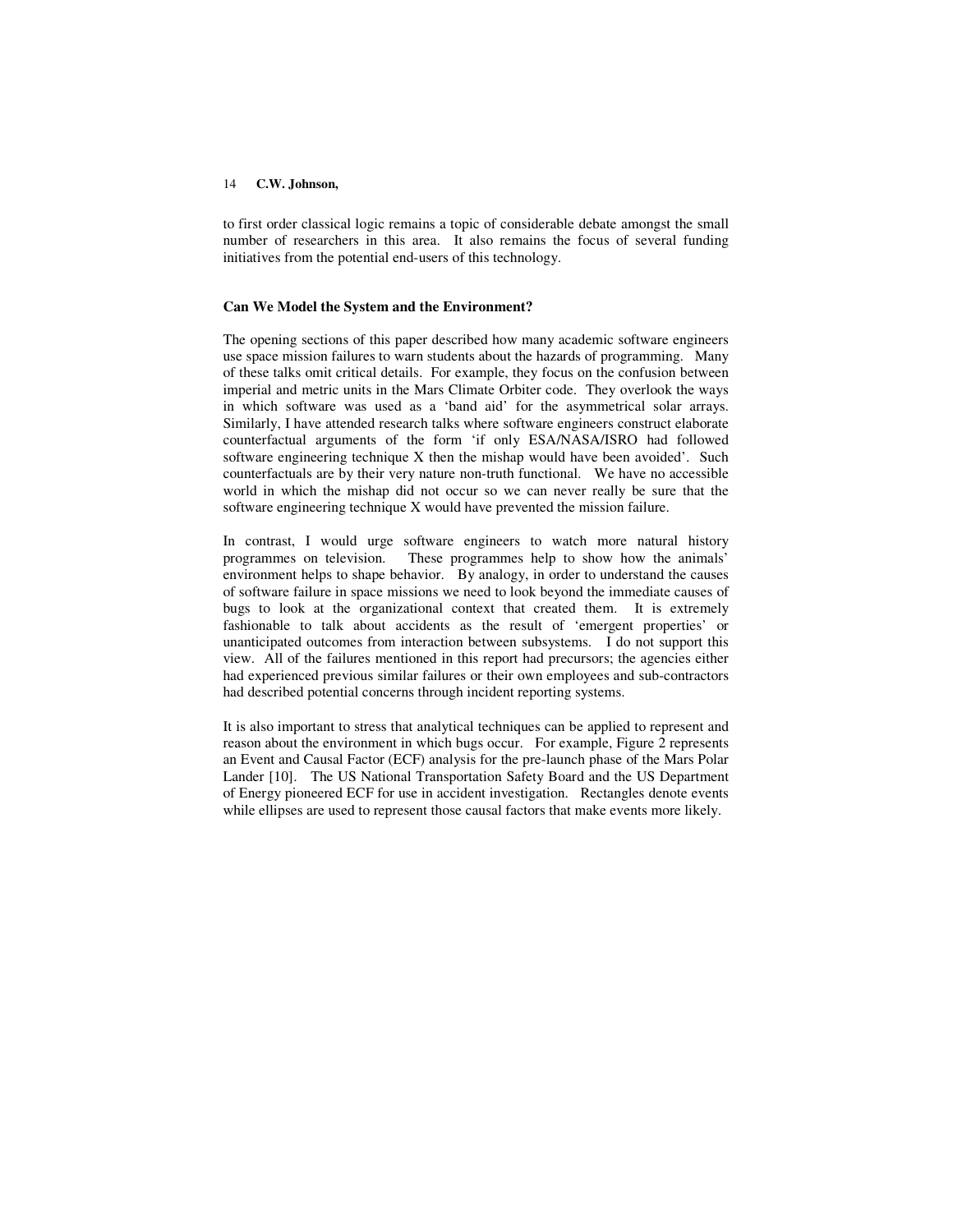

**Fig. 2.** Events and Causal Factor Overview of the Mars Polar Lander, Pre-Lauch [10]

The 'Faster, Better, Cheaper' initiative placed the entire Surveyor programme under pressure to push the boundaries of cost and technology. This in turn led to a number of contextual factors that helped shape the programming effort. It was hard for contractors to meet the mission requirements with the available resources. As we have seen, opportunities for testing and validation were restricted as tight deadlines prevented access to hardware platforms and costs prevented many forms of destructive testing. Analysis and modeling were proposed as lower cost alternatives and so on. These influences led to the decision to use pulse mode control and a 4 by 3 array of off the shelf engines in preference to previous missions that had used a more gradual form of throttle control. The outcome of these decisions was to increase the complexity of software development to control the platform. At the same time,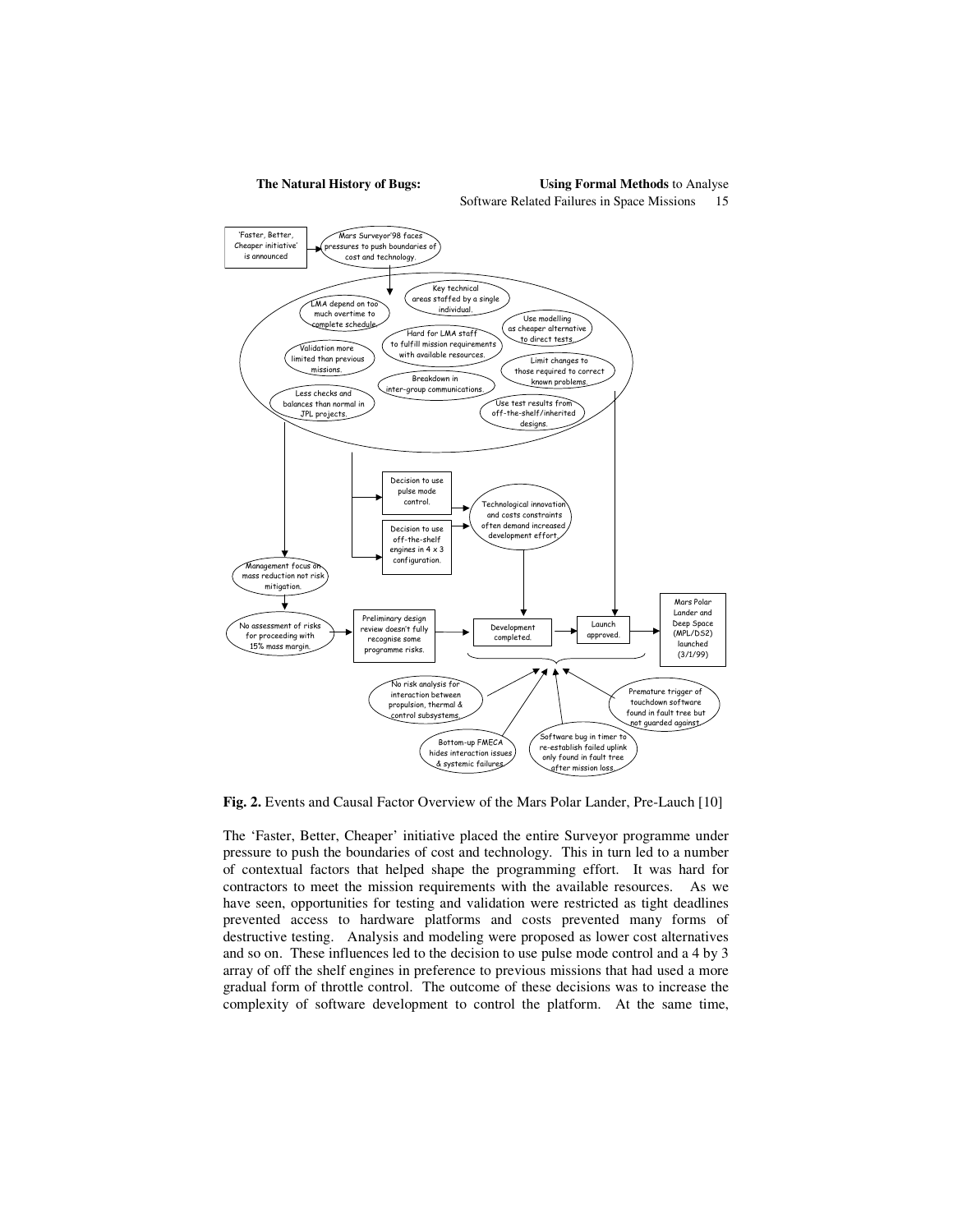management focused on the problems of mass reduction so that the Polar Lander would meet the performance profile of the launch vehicle and cruise resources. This arguably took their attention away from the wider engineering risks created by cost reduction across the programme. The contextual factors at the bottom of Figure 2 show that fault tree analysis revealed the hazard from premature shutdown of the Lander engines, possibly triggered by a software bug. However, this risk was not adequately guarded against.

Figure 2 characterizes the growing pressures on investigators to look beyond the immediate or catalytic events that lead to mission failures. It has been argued by government organizations, by researchers and by a mass of other public bodies that accident and mishap analysis should instead look for root causes [10]. Unfortunately, software engineering has a tendency to focus on the immediate events that trigger particular failures. We remember the code re-use in Ariane 5 or the metric and imperial confusion with the Mars Climate Orbiter or even the uplink timer commands on the Polar Lander. Instead, we should look at the underlying causes. For instance, the Faster, Better Cheaper initiative arguably fostered a culture in which engineers took considerable risks to innovate with new design. These included the asymmetrical solar arrays on the Climate Orbiter and the pulse controlled engines on the Polar Lander. These innovative engineering decisions saved costs but relied on 'band aid' software. Programmers were forced to calculate the de-saturation Programmers were forced to calculate the de-saturation parameters that would compensate for momentum induced by the innovative solar arrays. Programmers had to develop control software for the pulse times needed by the Polar Lander.

## **Conclusions and Further Work**

The rise of 'systemic' approaches to accident investigation has clear implications for the use of formal methods in mishap analysis. One option is to follow the route taken by many others in the formal methods communities by looking for niche applications. Mathematical reasoning might be confined to the early stages of an investigation where it is important to understand precisely what happened. In this view, techniques such as model checking would provide simple extensions of their more conventional role in software engineering following the model outlined by Shen's use of the Murφ system. The challenges of this work should not be underestimated. In particular, we must find ways of using the results from theorem proving and model checking to inform the wider analytical techniques, such as ECF analysis, that will retain the primary role in identifying the managerial and organizational root causes of any mishap. This use of formal methods in forensic software engineering raises a host of further technical barriers. Space-related software continues to become more complex as it controls increased functionality and provides a vehicle for highly integrated systems, including satellite arrays.

An alternative future is one in which the scope of formal methods is expanded to reason about the root causes of software-related failures. Such a route follows the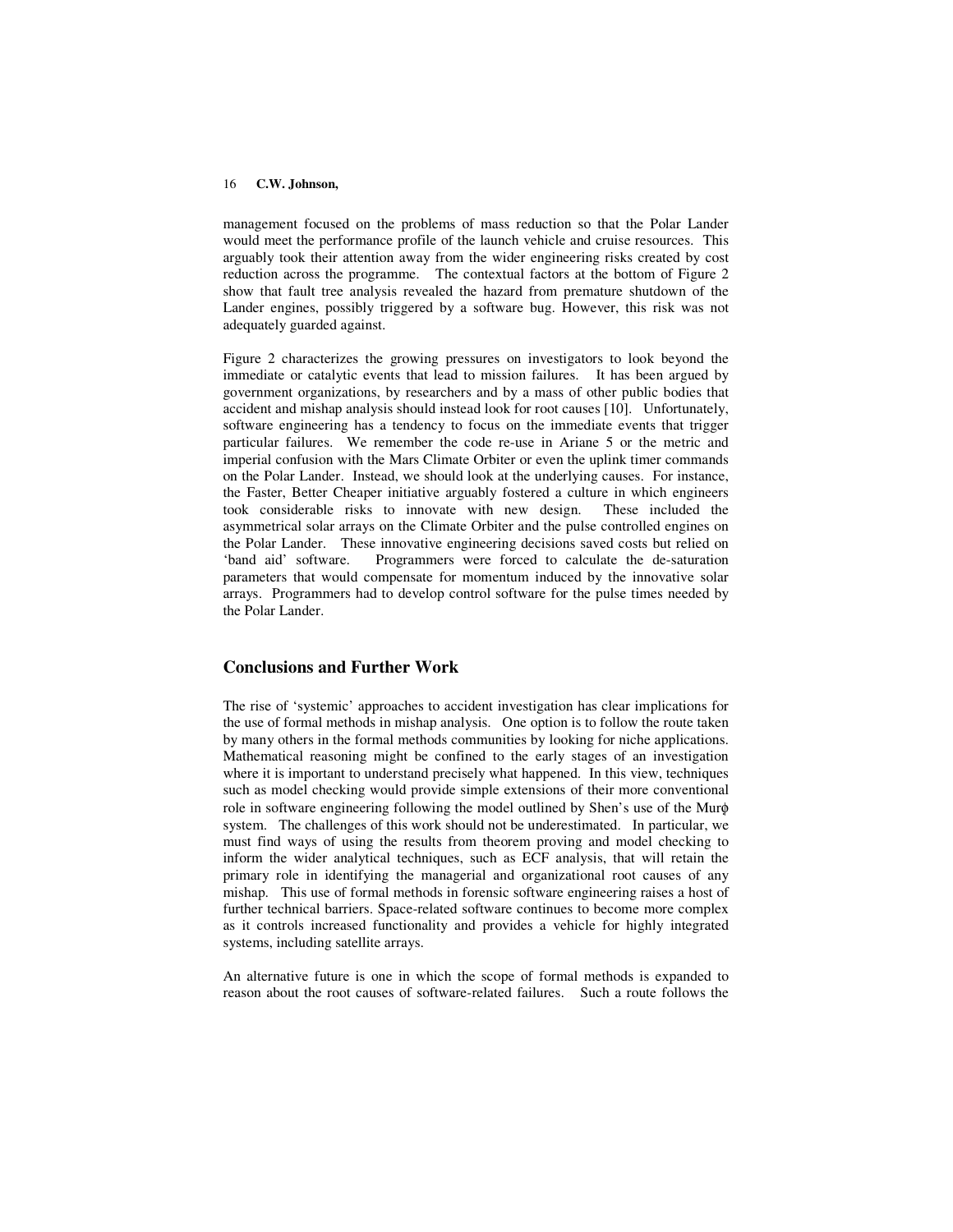vision of Jackson and Zave where we begin to model many features of the environment that are not traditionally considered within formal areas of software engineering. Again this poses enormous technical challenges. A key question is what might be included within a formal model of a mishap. For interactive systems, such as the Shuttle's General Purpose Computing system, our model may be forced to consider cognitive, perceptual and physiological attributes of the crew. This, in turn, raises profound questions about the abstractions that might support such modeling. There has been work on formal aspects of human computer interaction but the results are limited and can often be disappointing when applied to applications such as the Shuttle or Rovers. Even if formal modeling were expanded in this way, it would still not capture the organizational and managerial issues that are increasingly being identified as the root causes of software failure. The use of epistemic and deontic notations to model such decision-making now forms part of the heritage of formal methods. Studies in the 1980s and 1990s showed how these techniques might be used, for instance to model legislative requirements. Again, however, the results do not seem to scale well and there are considerable problems in developing suitable proof theories. These problems are compounded when one remembers the host of problems in developing discrete mathematics to provide a satisfactory model of causal arguments.

To summarize, this paper has introduced some of the demands that are created by software development for space-related applications. These include the usual suspects that complicate all forms of software engineering. However, the physical properties of space environments create novel problems. For example, data and software updates must often be communicated over vast distances and this creates novel forms of batch processing. High-levels of radiation as well as mass and power limitations also create problems because they typically force programmers to rely on specialist hardware. Additional verification requirements and the limited sales of these processors often imply that they are obsolete in terms of mass-market applications long before they reach the launch pad. Later sections have also described the problems created by 'band aid' software. There is a growing tendency to rely on code to mitigate problems created by engineering decisions that are made elsewhere in the development of a space mission. One consequence of this is that software seems to be playing an increasingly prominent role in space-related mission failures.

The traditional role of formal methods can be expanded beyond design to analyze software failures. Existing models of software development, such as that proposed by Jackson and Zave, can easily be adapted to support this endeavor. Others have used a range of theorem proving and model-checking technology to represent and reason about space-related software failures [10, 22]. However, there are many technical and conceptual challenges that remain to be addressed. In particular, software bugs often form part of more complex problems that permeate through many different aspects of the engineering of space missions. The technical challenges also include basic issues with the representation of causal arguments given the limitations of classical material implication. The conceptual issues relate to the scope of the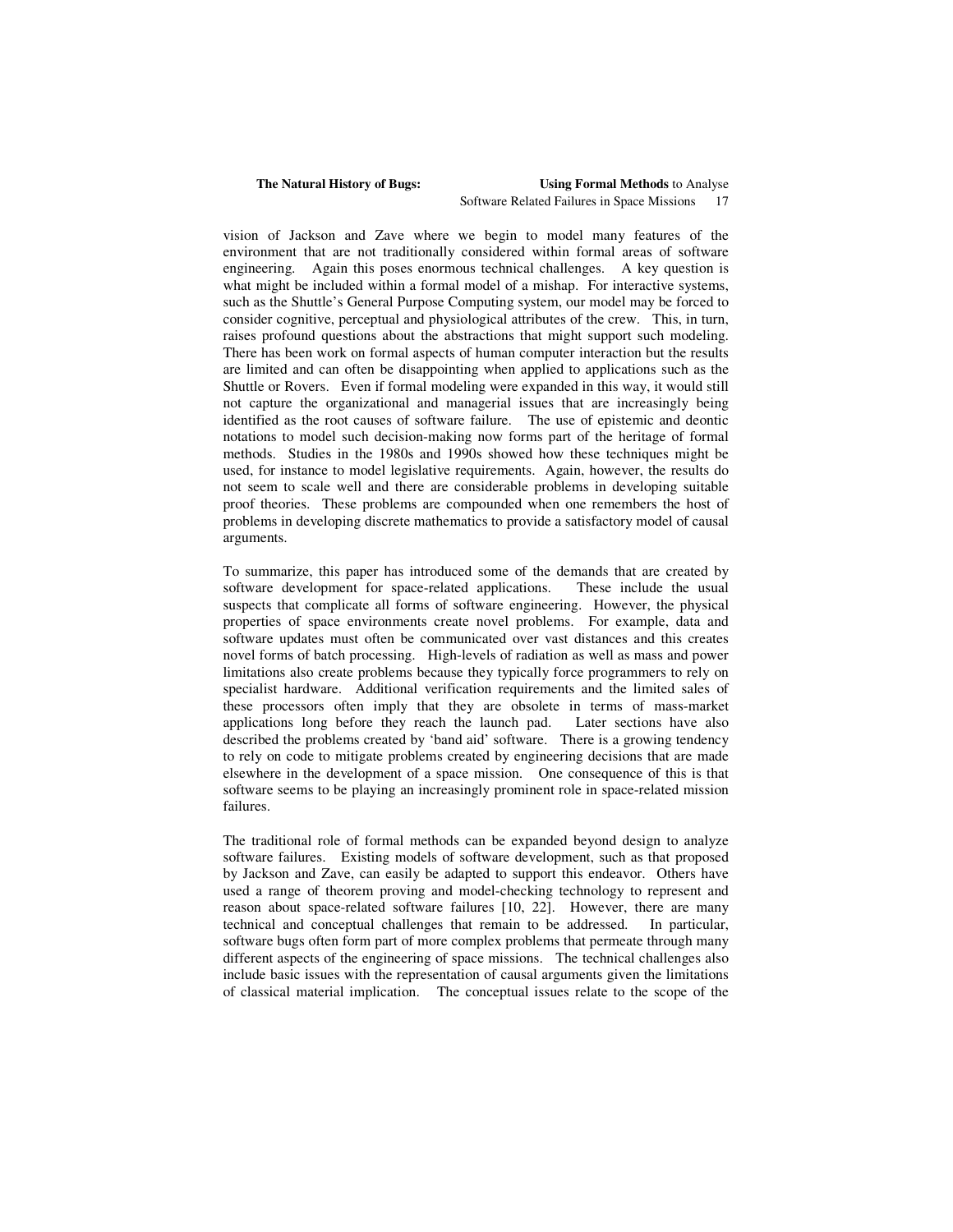modeling activity. Do we focus narrowly on the behavior of a machine and its program? Or do we consider the managerial and organization precursors that are the root causes of software failure? Until these issues are resolved we remain even less equipped to identify the causes of software failure than we are to support the development of space related systems.

## **References**

- [1] A.R. Anderson and N.D. Belnap, Entailment: The Logic of Relevance and Necessity, Princeton, Princeton University Press, Volume I, 1975.
- [2] J.Blum, Intelsat Loses Use of Satellite: Spacecraft Failure Could Jeopardize Sale of Company, Washington Post, Tuesday, January 18, 2005; Page E01.
- [3] J. Crow and B. L. Di Vito. Formalizing space shuttle software requirements. In Proceedings of the ACM SIGSOFT Workshop on Formal Methods in Software Practice, pages 40-48, January 1996.
- [4] L. Devauchelle, PICGAL: Process Improvement Experiment of a Code Generator to the ARIANE Launcher, ESSI Project 21 710, Final Report, Aerospatiale, November 1997. http://www.esi.es/VASIE/Reports/All/21710/Report/21710.pdf
- [5] H.P. Grice, Studies in the Way of Words. Harvard University Press, Cambridge MA, 1989.
- [6] R. Hillman, M. Conrad, P. Layton, C. Thibodeau, G.M. Swift and F. Irom, Space Processor Radiation Mitigation and Validation Techniques for an 1800 MIPS Processor Board, Maxwell Technologies and Jet Propulsion Laboratory, California Institute of Technology, 2003. http://parts.jpl.nasa.gov/docs/radecs03\_swift.pdf
- [7] F. Jackson, On Assertion and Indicative Conditionals. Philosophical Review, (88):565-589, 1979.
- [8] M. Jackson and P. Zave, Deriving Specifications from Requirements: An Example, Proceedings of the 17th International Conference on Software Engineering, pages 15-24, ACM Press, 1995.
- [9] C.W. Johnson, Forensic Software Engineering: Are Software Failures Symptomatic of Systemic Problems? Safety Science (40)9:835-847, 2002.
- [10] C.W. Johnson, A Handbook of Accident and Incident Reporting, Glasgow University Press, Glasgow, 2003. http://www.dcs.gla.ac.uk/~johnson/book
- [11] C.W. Johnson and C.M. Holloway, A Survey of Causation in Mishap Logics, Reliability Engineering and Systems Safety, (80)3:271-291, 2003.
- [12] P. Ladkin and K. Loer, Why-Because Analysis: Formal Reasoning About Incidents, RVS-Bk-98-01, Technischen Fakultät der Universität, Bielefeld, Germany, 1988.
- [13] C.I. Lewis and C.H. Langford, Symbolic Logic, The Century Co. New York and London, 1932.